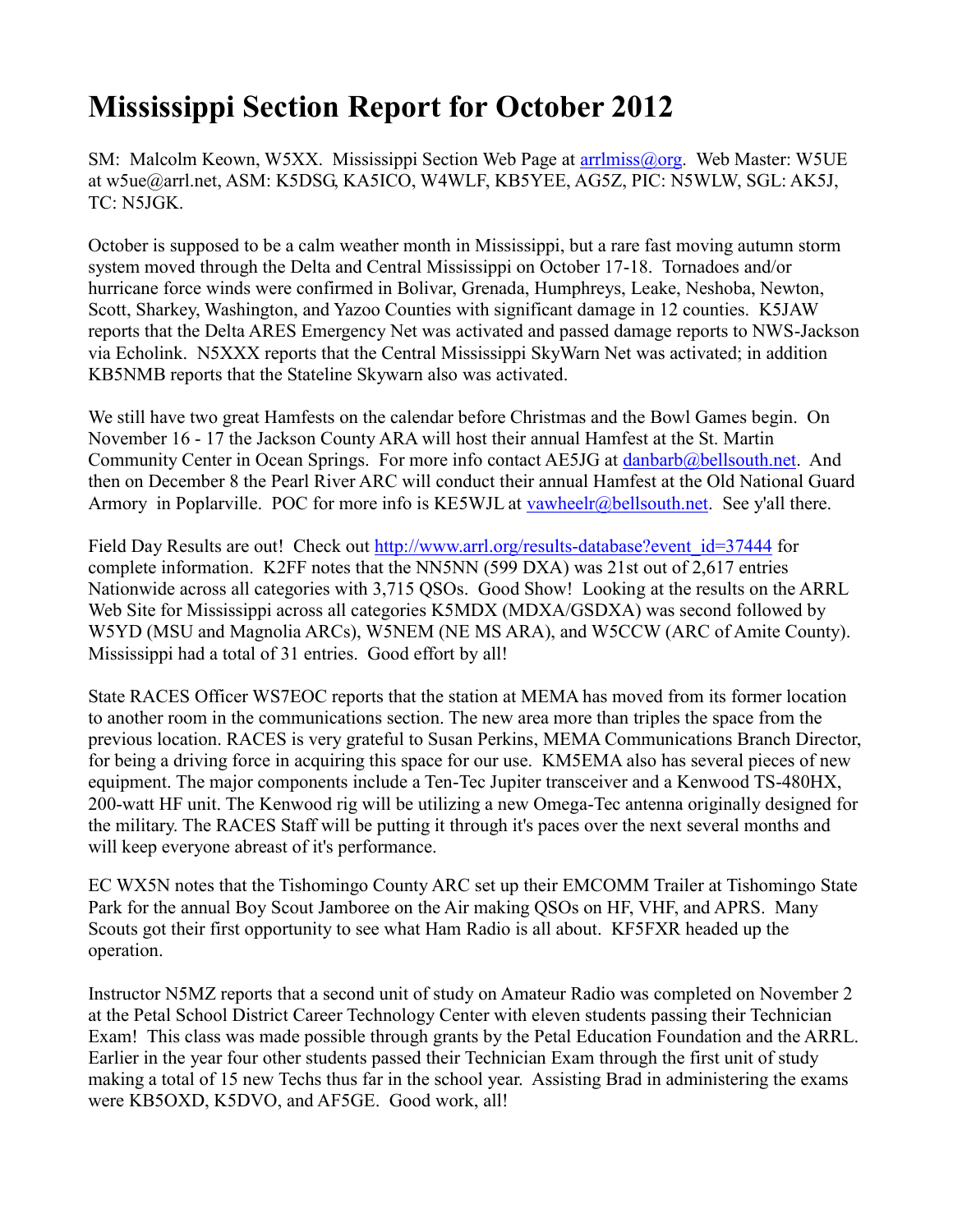Ever wondered what year the ARRL Day in the Park was hosted by your club or when the your club conducted a particular service event? Webmaster W5UE has programmed an archive feature on the Section Website with all of the Section Reports back to 2006. Click on Section Reports to access the Archive Feature. These archives are in effect a history of the ARRL Mississippi Section. More years will be added in the future.

W5ILR notes that his W5ILR-10 RMS Gateway (145.010) continues to provide WLK2 users access from Mobile to New Orleans and north to Wiggins. Another Gateway may be in the works at Wiggins which will extend the coverage northward.

Welcome to the following new Hams in Mississippi in October: KF5SDB, Shawn – Olive Branch; KF5SED, Lisa – Madison; KF5SEE, William – Ridgeland; KF5SEF, Jamie – Brookhaven; KF5SEG, Christal – Brandon; KF5SEH, Dewitt – Brandon; KF5SEI, Buffey – Benton; KF5SEJ, Herbert – Crystal Springs; KF5SEK, Russell – Crystal Springs; KF5SEW, Michael – Madison; KF5SFI, Eric – Biloxi; KF5SFJ, Glenn – Gulfport; KF5SFK, Gary – Vancleave; KF5SFL, Bay Saint Louis; KF5SFM, Benjamin – McHenry; KF5SFN, Alan – Long Beach; KF5SGX, Ronald – Brandon; KF5SGY, Denis – Clinton; KF5SGZ, Christopher – Byram; KF5SHA, Walter – Clinton; KF5SHB, David – Brandon; KF5SHC, Larry – Brandon; KF5SHD, Andrew – Florence; KF5SHK, Tammy – McHenry; KF5SHL, Denisa – Gulfport; KF5SHM, Katie – Gulfport; KF5SHN, Benjamin – Biloxi; KF5SHO, Cindy – Biloxi; KF5SHP, Roy – Pass Christian; KF5SHQ, Claire – Gulfport; KF5SHR, James – Biloxi; KF5SHS, William – Biloxi; KF5SJQ, Faron – Philadelphia; KF5SJR, Katrina – Kosciusko; KF5SJS, Justin – Kosciusko; KF5SJT, Deborah – Kosciusko; KF5SJU, Allison – Kosciusko; KF5SJV, Donald – Clinton; KF5SJW, Mark – Carthage; KF5SJX, Jennifer – Kosciusko; KF5SJY, Lisa – Kosciusko; KF5SJZ, Christopher – Ackerman; KF5SKW, Larry – Kosciusko; KF5SMJ, Carolann – Petal; KF5SML, Brandon – Petal; KF5SMM, Aaron – Petal; and KF5SMK, Michael – Petal. Wow! 47 new hams in one month. Thanks to all of the instructors and VE Teams that made this happen. Let's get these new Hams on the air!

Also welcome to the following new ARRL Members in October: KF5BXH – Hattiesburg; W4DQM – Batesville; W5GWF – Gattman; AF5GY – Columbus; AE5HJ – Brandon; WB0IAW – Biloxi; KB5JSG – Picayune; AE5JV – Pickens; W5KDB – Starkville; WB8LEM – Brandon; KE5LRA – Lucedale; KF5OBW – Columbus; N5OYL – Vancleave; KF5OYO – Biloxi; KF5RAS – Bogue Chitto; KF5RZE – Olive Branch; KC5QZW – Vicksburg; KF5SBN – Water Valley; KD5SDH – Laurel; KF5SEF – Clinton; KF5SEW – Madison; KF5SHA – Clinton; KF5SHC – Brandon; N5XQQ – Union; and KE5YBS – Hattiesburg; As of October 31 Mississippi has 1,119 ARRL Members, up 16 from last month. This ties the previous record! Thanks to all who promote ARRL Membership!

Congratulations to to the following on their upgrades: KH0DW – Byhalia; KF5OBW – Columbus; KB5OXD – Petal; and KC5RIA – Fulton;

DEC/EC Monthly Reports: KF5EZT (Rankin), AE5FE (Lauderdale/Clarke), K5JAW (Delta), K5MOZ (Jackson), WX5N (Prentiss and Tishomingo), K5NRK (Warren), NE5P (Lamar), WV1Q (Jasper), N5SP (Forrest), KE5WJN (Pearl River), and AG5Z (SE MS).

Filed ARRL ECAC EMCOMM Survey: KB5NMB (Itawamba), NE5P (Lamar), K1REZ (Scott), KE5WJN (Pearl River), KE5YES (Yazoo), and AG5Z (SE MS).

Club Newsletter/Reports (Editor): Hattiesburg ARC (AC5E), Meridian ARC (W5MAV), Mississippi Coast ARA (KB9ZR), and the Northeast Mississippi ARA (KE5SSB).